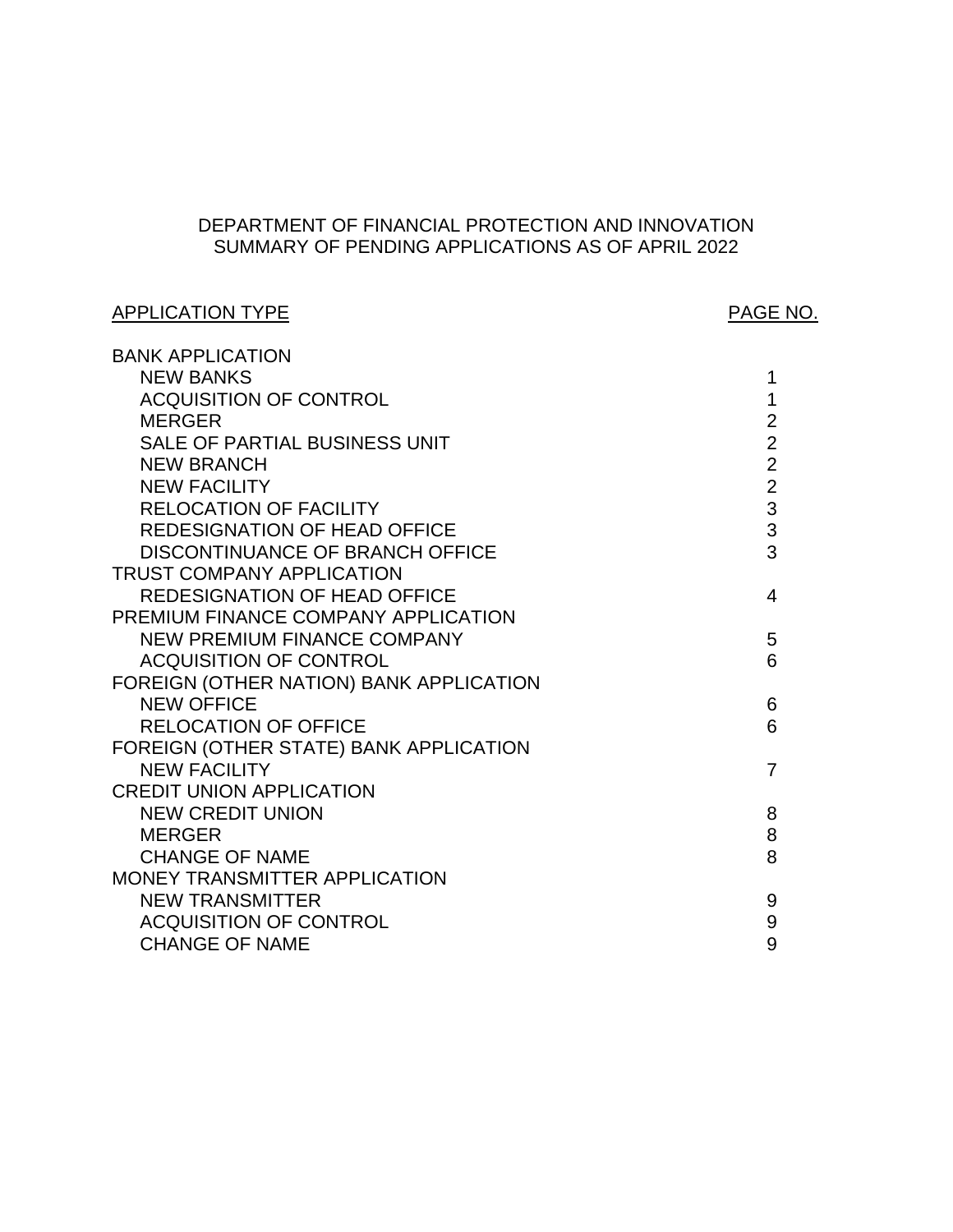## <span id="page-1-0"></span>**NEW BANKS**

#### **Approved: 3**

 BANK IRVINE Proposed location: Street address to be determined in Irvine, Orange County Correspondent: James B. Jones Carpenter & Company, 23 Corporate Plaza Drive, Suite 150, #D-11, Newport Beach, CA 92660 Phone: 949-261-8888 Filed: 11/22/21 Approved: 4/18/22

 BEACH CITIES COMMERCIAL BANK Proposed location: Street address to be determined in the vicinity of Technology Drive and Laguna Canyon Road, Irvine, Orange County Correspondent: Richard E. Knecht 120 Newport Center Drive, Newport Beach, CA 92660 Phone: 949-292-9160 Filed: 9/27/21 Approved: 3/29/22

 LEGACY BANK Proposed location: Street address to be determined, Temecula, Riverside County c/o Carpenter & Company, 2 Park Plaza, Suite 550, Irvine, CA 92614 Filed: 11/8/19 Approved: 5/13/20 Correspondent: James Hicken Phone: 661-733-5099

## **ACQUISITION OF CONTROL**

### **Approved: 2**

ENDEAVOR BANCORP, to acquire control of ENDEAVOR BANK Filed: 2/16/22 Approved: 3/08/22

 JOSEPH E. MATRANGA, JR. and NATHAN ROGGE, to acquire control of FRIENDLY Filed: 2/14/22 HILLS BANK Approved: 3/30/22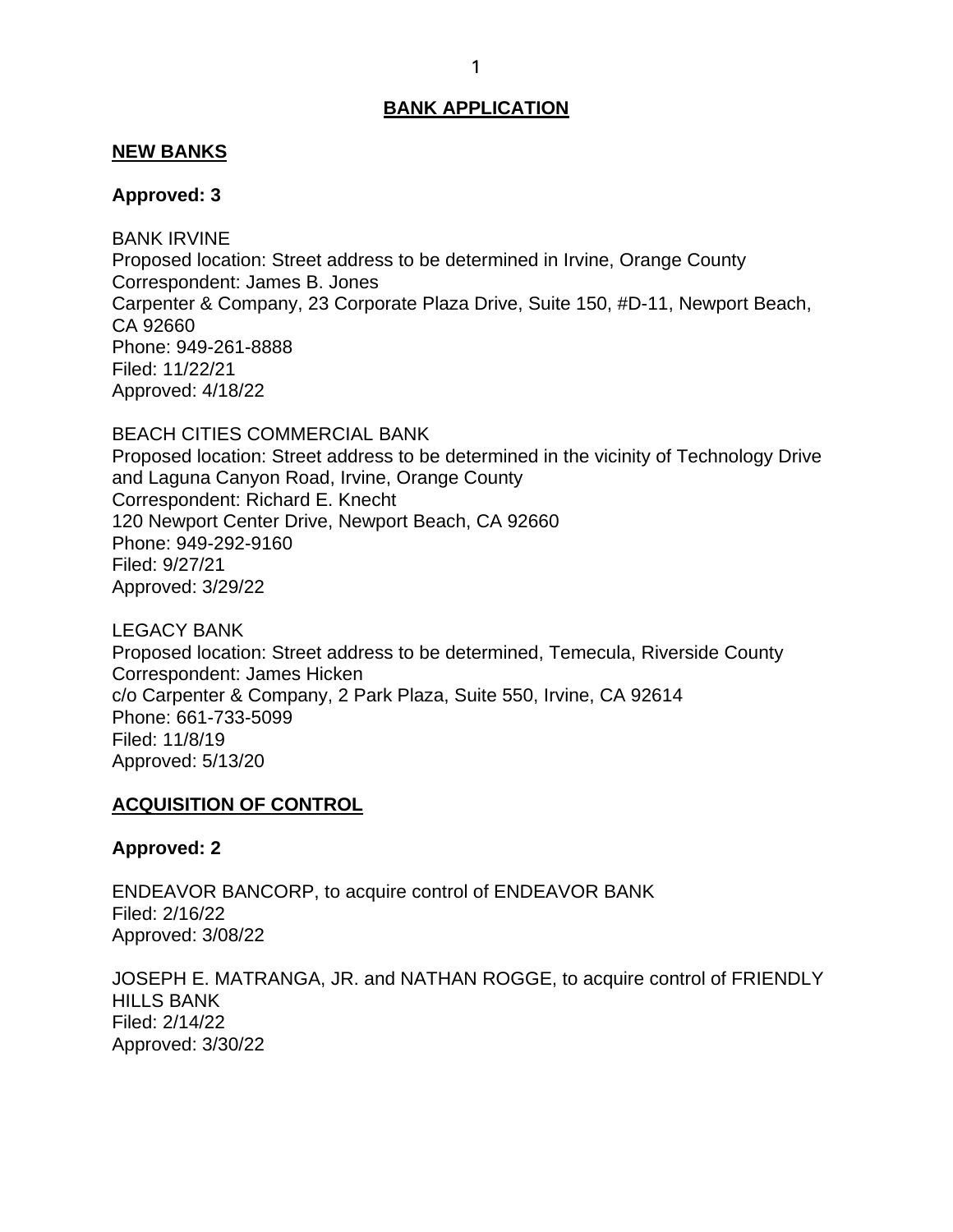## <span id="page-2-0"></span>**MERGER**

## **Filed: 1**

 Los Angeles GATEWAY BANK, F.S.B., Oakland, to merge with and into ROYAL BUSINESS BANK, Filed: 2/15/22

## **SALE OF PARTIAL BUSINESS UNIT**

### **Approved: 1**

 MISSION BANK, to sell the banking business of its Ridgecrest Business Banking Center, to ALTAONE FEDERAL CREDIT UNION Filed: 1/04/22 Approved: 2/22/22

### **NEW BRANCH**

### **Opened: 3**

CITIZENS BUSINESS BANK 1880 Century Park East, Los Angeles, Los Angeles County Opened: 11/01/21

 Opened: 4/11/22 FIRST REPUBLIC BANK 1656 N. California Boulevard, Walnut Creek, Contra Costa County

10855 NE 4<sup>th</sup> Street, Bellevue, King County, Washington FIRST REPUBLIC BANK Opened: 4/25/22

## **NEW FACILITY**

**No Objection: 2 Opened: 2** 

 BANK OF THE SIERRA 613 S. Main Street, Templeton, San Luis Obispo County Opened: 4/25/22

BENEFICIAL STATE BANK

- 879 West 190<sup>th</sup> Street, Gardena, Los Angeles County
- • 1500 SW First Avenue, Portland, Multnomah County, Oregon No Objection: 2/12/20

PACIFIC PREMIER BANK 8400 E. Crescent Parkway, Greenwood Village, Arapahoe County, Colorado Opened: 4/01/22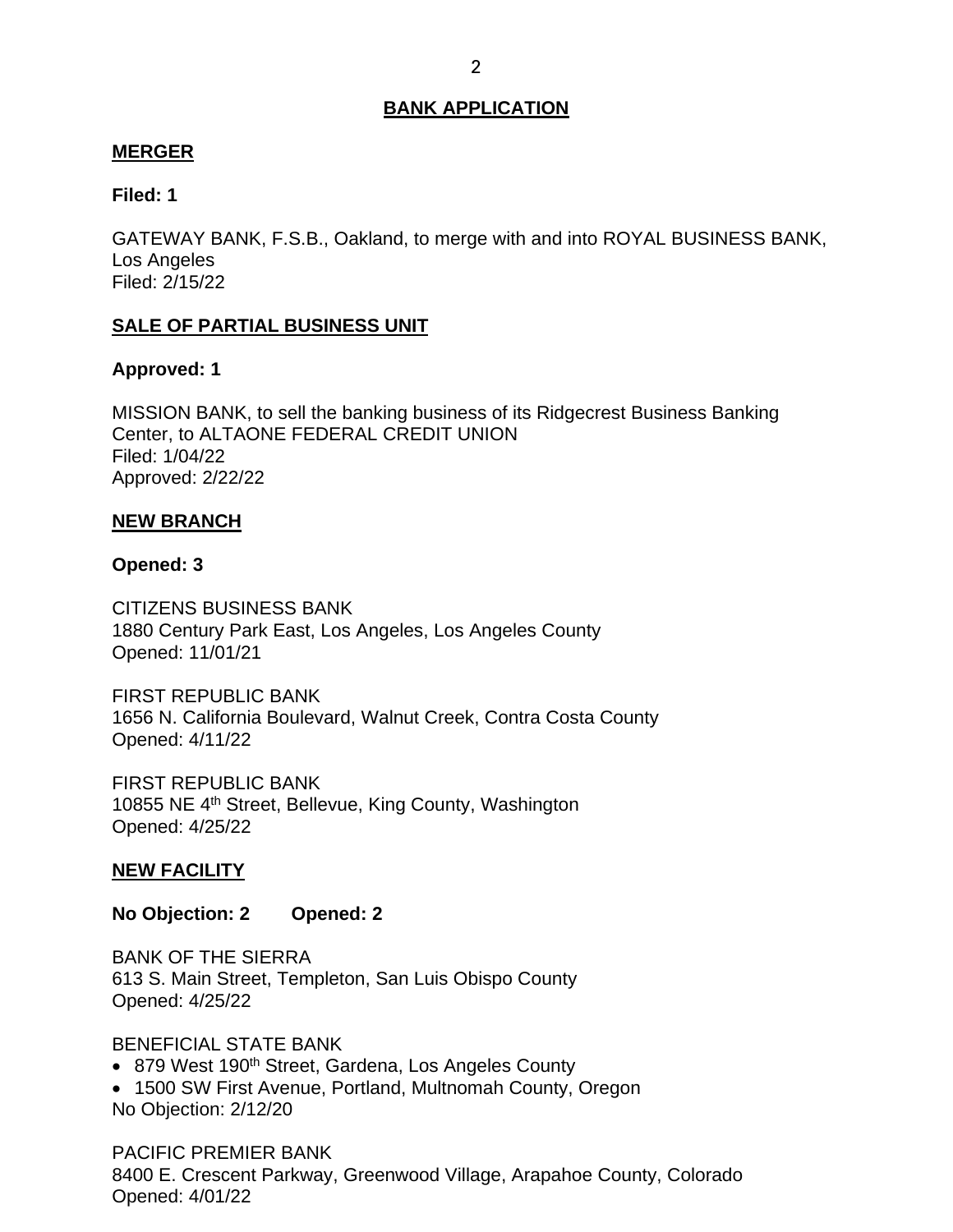## <span id="page-3-0"></span>**RELOCATION OF FACILITY**

# **Effected: 1**

BANK OF HOPE From 8117 Preston Road, to 8115 Preston Road, Dallas, Dallas County, Texas Effected: 6/07/21

## **REDESIGNATION OF HEAD OFFICE**

## **No Objection: 1**

## EVERTRUST BANK

 To establish a new branch office 13191 Crossroads Parkway North, City of Industry, office at 2 North Lake Avenue, Pasadena, Los Angeles County Los Angeles County, to be redesignated as the new head office, and to discontinue the No Objection: 04/07/22

## **DISCONTINUANCE OF BRANCH OFFICE**

# **No Objection: 9 Discontinued: 4**

 BANK OF HOPE 7553 Blvd. 26, North Richland Hills, Tarrant County, Texas No Objection: 10/26/20

 20 Petaluma Boulevard South, Petaluma, Sonoma County BANK OF THE WEST No Objection: 2/02/22

CATHAY BANK 16-18 East Broadway, New York, New York County, New York No Objection: 3/22/22

 1900 Avenue of the Stars, Los Angeles, Los Angeles County No Objection: 6/25/21 CITIZENS BUSINESS BANK Discontinued: 10/29/21

 501 West Main Street, Visalia, Tulare County CITIZENS BUSINESS BANK No Objection: 1/12/22 Discontinued: 4/25/22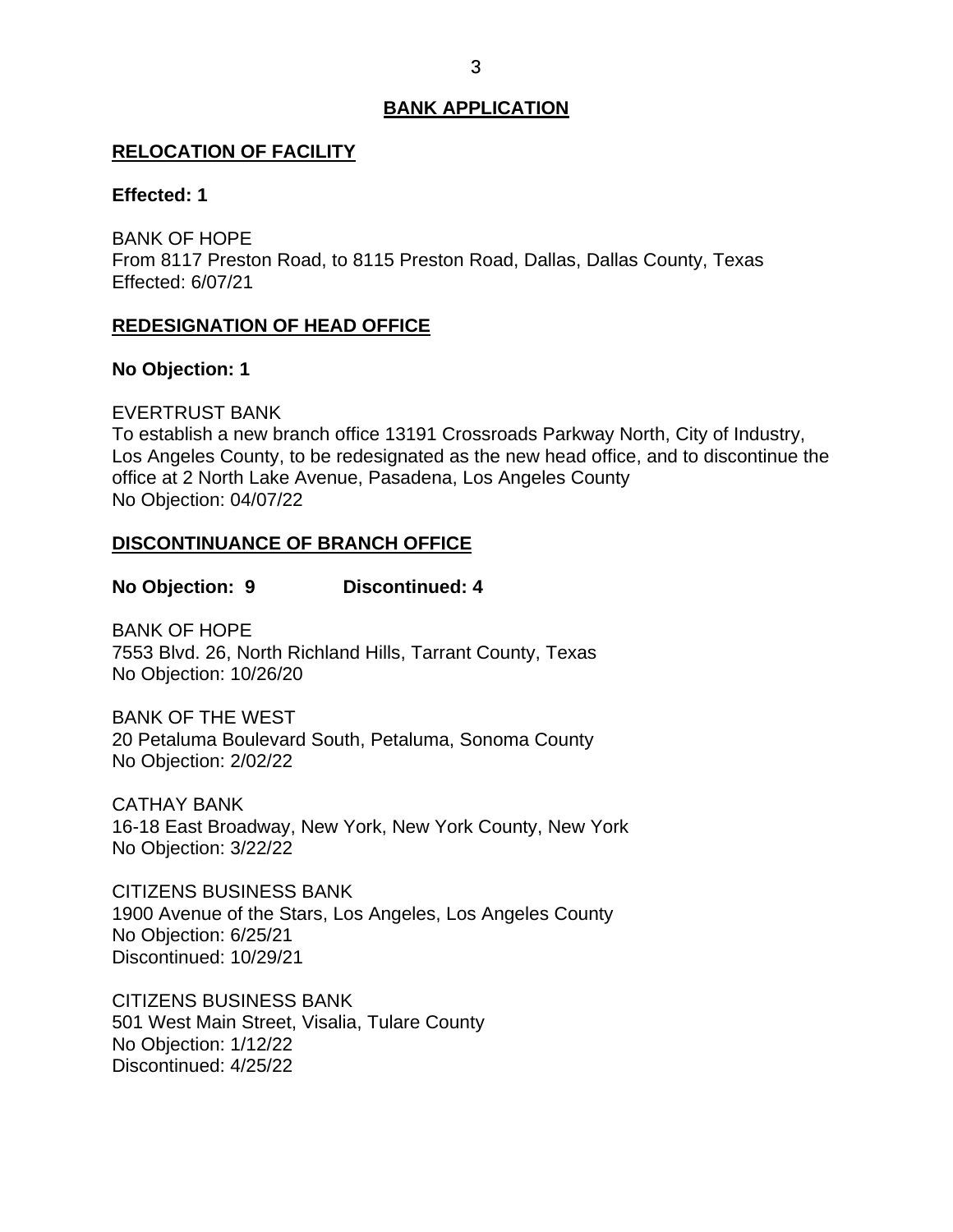### <span id="page-4-0"></span>**DISCONTINUANCE OF BRANCH OFFICE (Continued)**

CITIZENS BUSINESS BANK 663 West Nees Avenue, Fresno, Fresno County No Objection: 2/22/22

COMMUNITY VALLEY BANK 39-575 Washington Street, Palm Desert, Riverside County No Objection: 4/01/22

EAST WEST BANK 5402 Walnut Avenue, Irvine, Orange County No Objection: 04/11/22

 200 S. San Pedro Street, Los Angeles, Los Angeles County MANUFACTURERS BANK No Objection: 9/08/21 Discontinued: 12/10/21

 MECHANICS BANK 41990 Cook Street, Palm Desert, Riverside County No Objection: 3/30/21

MISSION BANK 15773 K Street, Mojave, Kern County No Objection: 1/21/22 Discontinued: 4/01/22

 2505 Torrance Boulevard, Torrance, Los Angeles County PACIFIC CITY BANK No Objection: 3/29/22

TRI COUNTIES BANK 5201 California Avenue, Bakersfield, Kern County No Objection: 3/30/22

# **TRUST COMPANY APPLICATION**

#### **REDESIGNATION OF HEAD OFFICE**

## **Effected: 1**

## FIDUCIARY TRUST INTERNATIONAL OF CALIFORNIA

 To establish a new branch office 385 E. Colorado Boulevard, Pasadena, Los Angeles County, to be redesignated as the new head office, and to discontinue the office at 444 South Flower Street, Los Angeles, Los Angeles County No Objection: 04/06/22 Effected: 4/26/22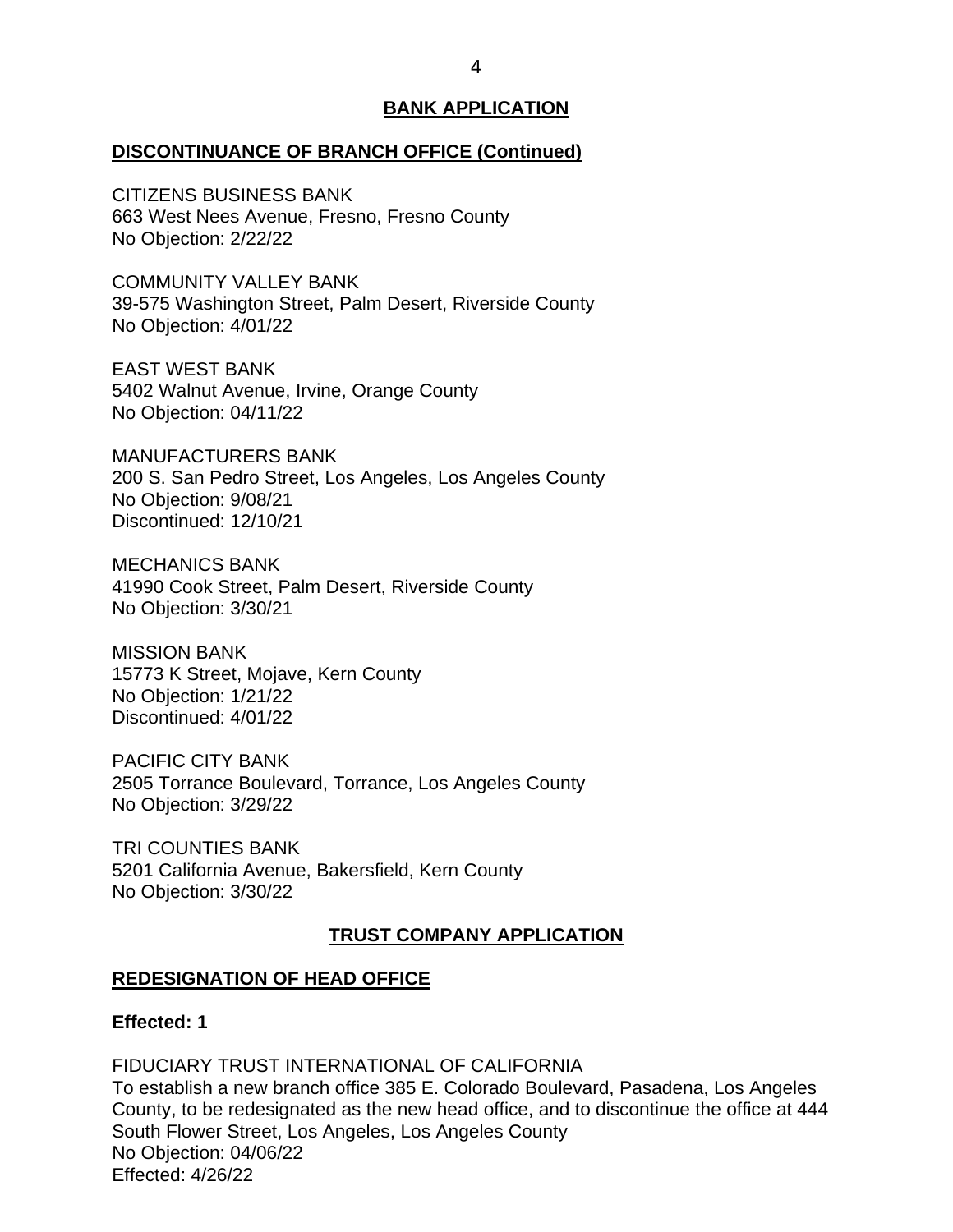### **PREMIUM FINANCE COMPANY APPLICATION**

# <span id="page-5-0"></span> **NEW PREMIUM FINANCE COMPANY**

#### **Filed: 2 Filed: 2 Approved: 5**

 Filed: 9/16/21 ASCEND CALIFORNIA 955 Alma Street, Palo Alto, Santa Clara County Approved: 01/12/22

ELITE PREMIUM FINANCE, INC. 600 West Broadway, San Diego, San Diego County Filed: 10/14/21 Approved: 4/13/22

 Filed: 2/14/22 INTEGRATED PREMIUM FUNDING CORP OF CA INC 1811 Aston Avenue, Carlsbad, San Diego County Approved: 3/15/22

 PREMIUM FINANCIAL PARTNERS CO. 8272 Sunset Boulevard, West Hollywood, Los Angeles County Filed: 2/22/22

 660 Newport Center Drive, Newport Beach, Orange County RESCUE PREMIUM FINANCE CORP. Filed: 3/21/22

 860 Hillview Ct, Milpitas, Santa Clara County TWFG CA PREMIUM FINANCE COMPANY Filed: 2/3/22 Approved: 3/30/22

 6200 Canoga Avenue, Woodland Hills, Los Angeles County WALCO FUNDING PFCA, INC. Filed: 10/15/21 Approved: 4/28/22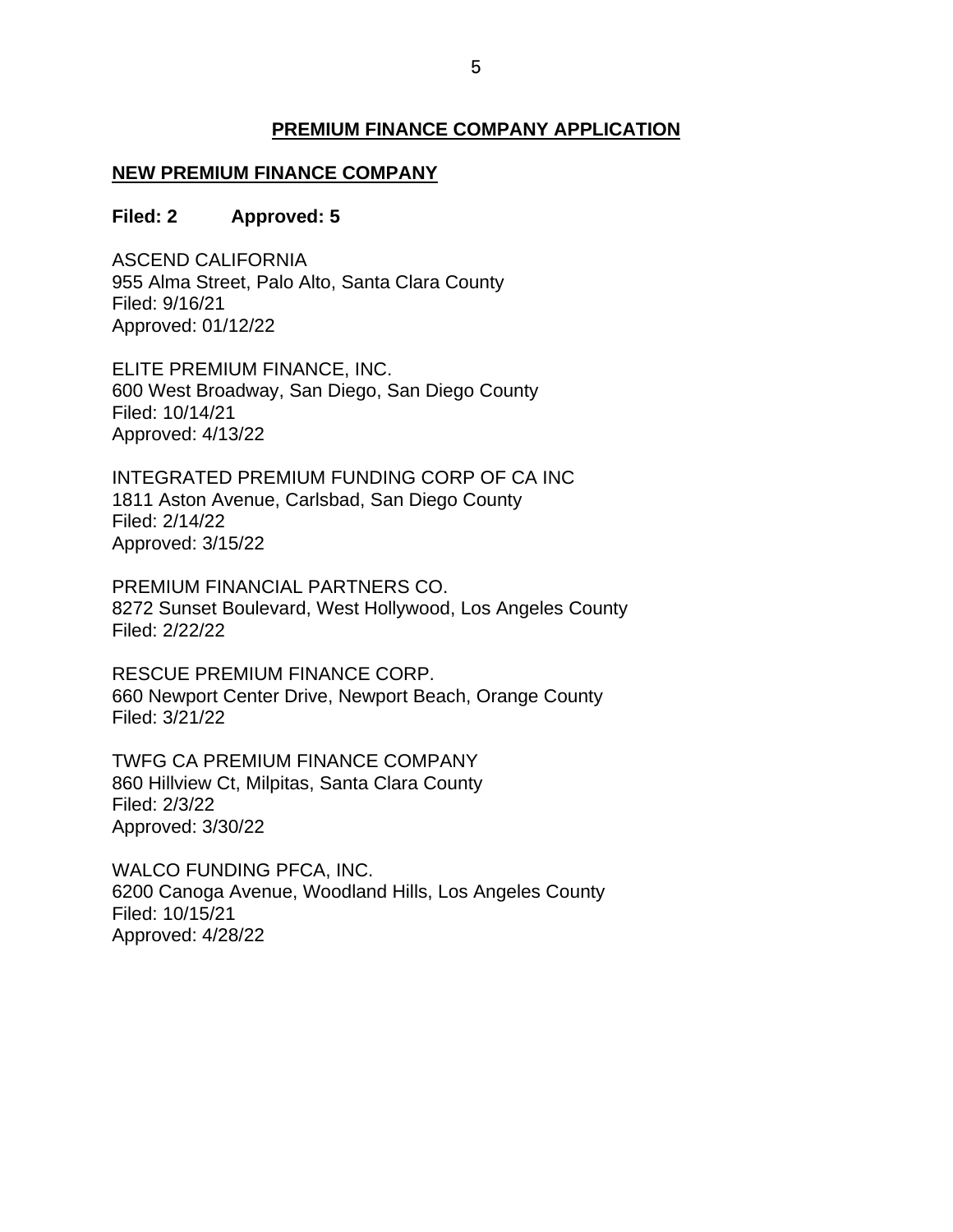# **PREMIUM FINANCE COMPANY APPLICATION**

# <span id="page-6-0"></span>**ACQUISITION OF CONTROL**

#### **Filed: 1 Filed: 1 Approved: 2**

WARBURG PINCUS GLOBAL GROWTH GP, L.P., to acquire control of SOUTH BAY ACCEPTANCE CORPORATION Filed: 1/20/22 Approved: 3/29/22

 WORLD SAC CORPORATE HOLDINGS, LLC, to acquire control of PACIFIC COAST Filed: 6/16/21 PREMIUM FINANCE CORP.

# **FOREIGN (OTHER NATION) BANK APPLICATION**

# **NEW OFFICE**

### **Filed: 1 Approved: 1**

BANK OF NOVA SCOTIA, THE 415 Mission Street, City and County of San Francisco (Representative office) Filed: 4/20/22

 707 Wilshire Boulevard, Los Angeles, Los Angeles County (to convert from a depository STATE BANK OF INDIA agency to a wholesale branch) Filed: 2/4/22 Approved: 3/16/22

# **RELOCATION OF OFFICE**

## **Approved: 2 Effected: 2**

 Angeles, Los Angeles County (Representative office) DBS BANK, LTD. From 725 South Figueroa Street, Los Angeles, to 300 South Grand Avenue, Los Filed: 3/14/22 Approved: 4/11/22 Effected: 3/21/22

 From 800 Wilshire Boulevard, to 633 W. Fifth Street, Los Angeles, Los Angeles County Filed: 1/27/22 Approved: 2/08/22 MIZRAHI TEFAHOT BANK LIMITED (Retail branch)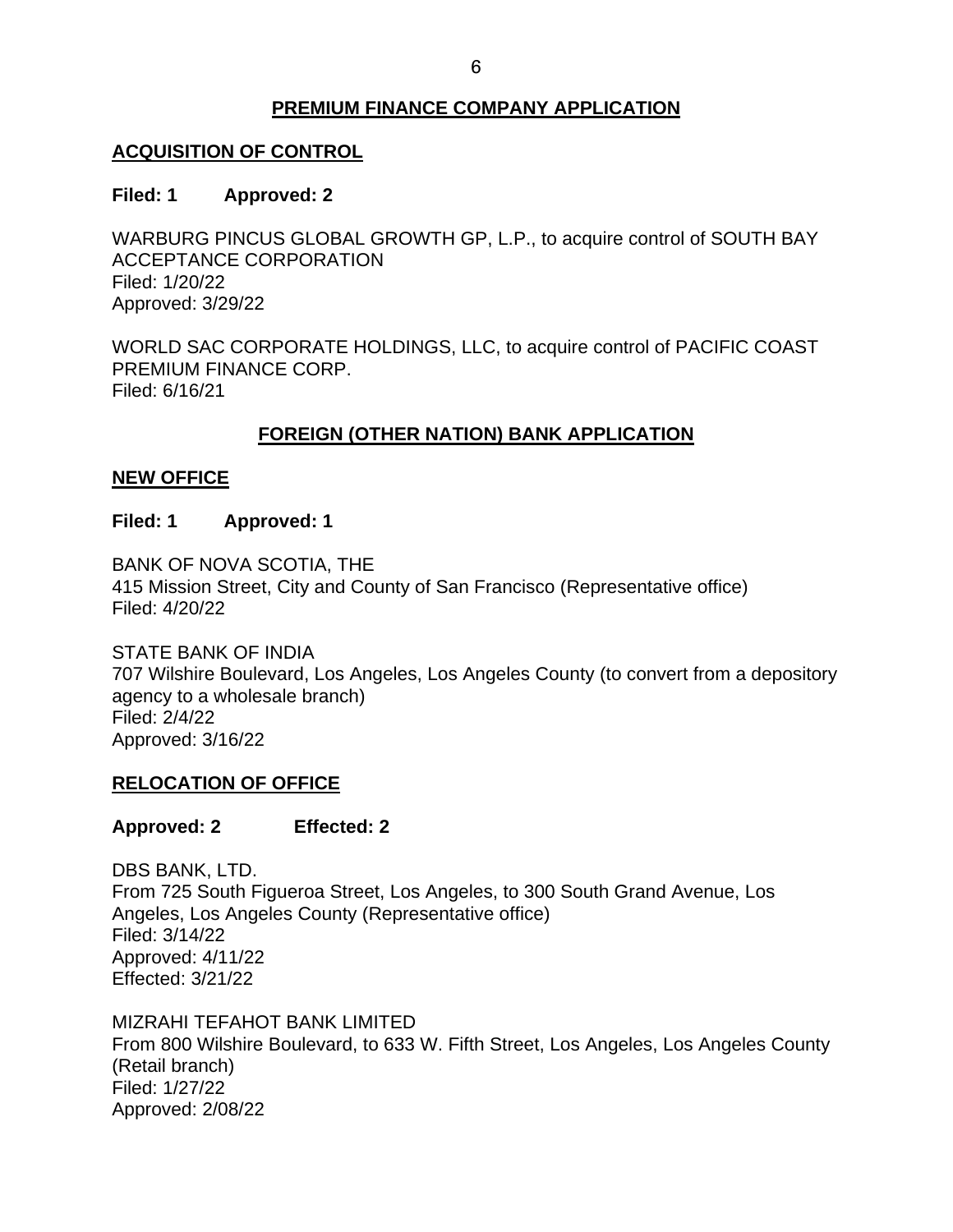# **FOREIGN (OTHER NATION) BANK APPLICATION**

# <span id="page-7-0"></span>**RELOCATION OF OFFICE (Continued)**

## NATIXIS

 From 10250 Constellation Boulevard, to its temporary location at 1800 Century Park East, Los Angeles, Los Angeles County, and then to its permanent location at 1801 Century Park East, Los Angeles, Los Angeles County (Representative office) Filed: 10/29/21 Approved: 11/5/21 Effected: 12/01/21 (to temporary location) Effected: 04/01/22 (to permanent location)

 STANDARD CHARTERED BANK From 50 Fremont Street, to 575 Market Street, City and County of San Francisco (Wholesale branch) Filed: 7/23/21 Approved: 1/25/22

# **FOREIGN (OTHER STATE) BANK APPLICATION**

# **NEW FACILITY**

# **No Objection: 15**

CONGRESSIONAL BANK

 4660 La Jolla Village Drive, San Diego, San Diego County (Facility – insured bank) No Objection: 7/12/21

 CORNERSTONE HOME LENDING, INC. (will convert to a state savings bank with the Texas Department of Savings and Mortgage Lending, and change its name to CORNERSTONE CAPITAL BANK, SSB, and establish facilities under the assumed name, CORNERSTONE HOME LENDING)

- 8175 E. Kaiser Boulevard, Anaheim Hills, Orange County
- 20440 US Highway 18, Apple Valley, San Bernardino County
- 27201 Highway 189, Blue Jay, San Bernardino County
- 402 Hartz Avenue, Danville, Contra Costa County
- 28202 Cabot Road, Laguna Niguel, Orange County
- 990 Reserve Drive, Roseville, Placer County
- 16959 Bernardo Center Drive, San Diego, San Diego County
- 1826 State Street, Santa Barbara, Santa Barbara County
- 1828 State Street, Santa Barbara, Santa Barbara County
- 139 Ocean Avenue Extension, Santa Monica, Los Angeles County
- 1164 Monte Vista Avenue, Upland, San Bernardino County
- 1402 Daylily Street, Upland, San Bernardino County
- 18200 Yorba Linda Boulevard, Yorba Linda, Orange County
- 1500 Poole Boulevard, Yuba City, Sutter County

No Objection: 8/31/21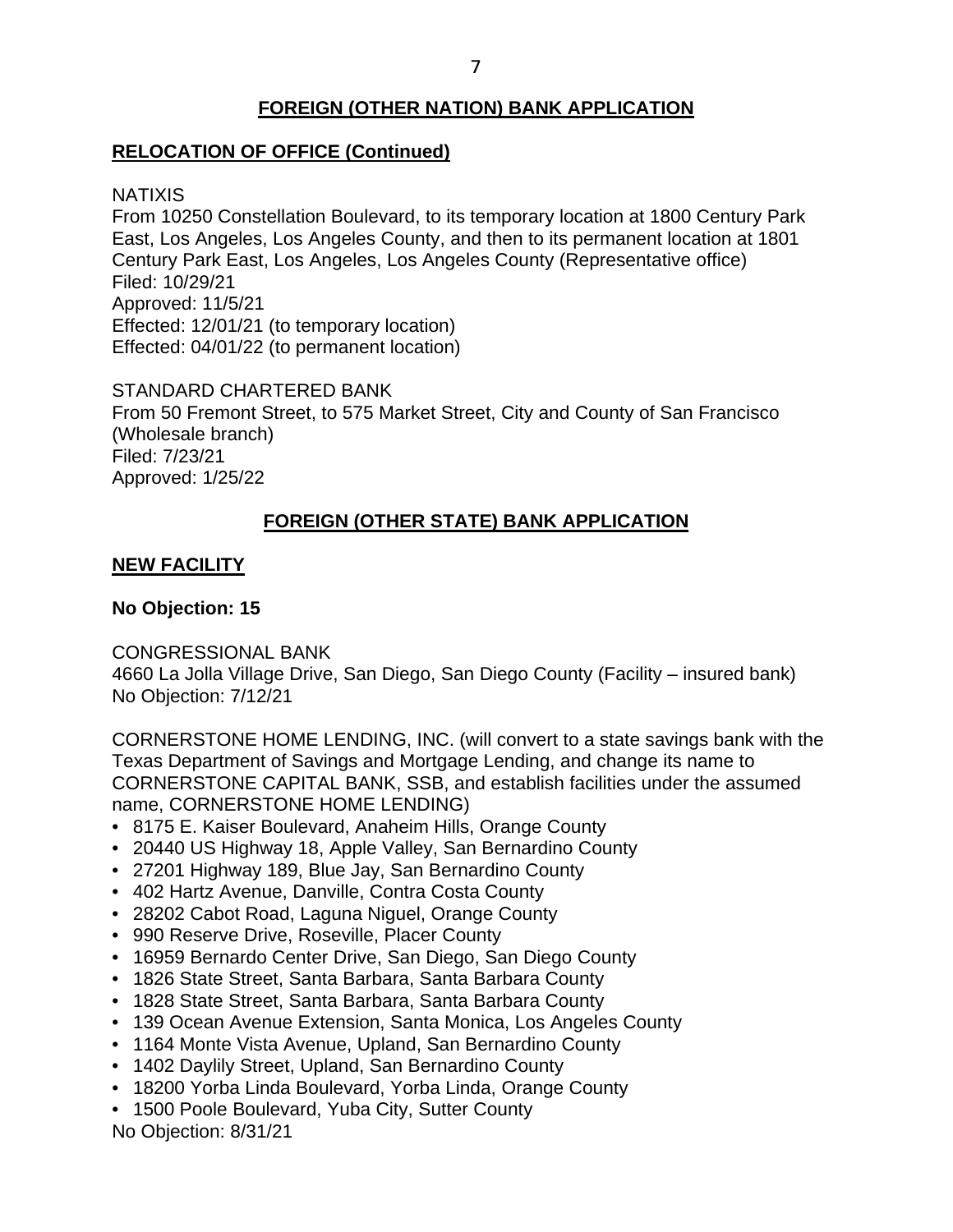# **CREDIT UNION APPLICATION**

# <span id="page-8-0"></span> **NEW CREDIT UNION**

## **Filed: 1**

COMMON BOND CREDIT UNION 2661 E Florence Avenue, Huntington Park, Los Angeles County Filed: 12/20/21

## **MERGER**

### **Filed: 4 Effected: 2**

 ALLU.S. CREDIT UNION, Salinas, California, to merge with and into PENTAGON FEDERAL CREDIT UNION, McLean, Virginia Filed: 12/07/21

 FRONTWAVE CREDIT UNION, Oceanside BARSTOW COMMUNITY CREDIT UNION, Barstow, to merge with and into Filed: 1/31/22

 PACIFIC FEDERAL CREDIT UNION, Diamond Bar, to merge with and into ARROWHEAD CENTRAL CREDIT UNION, Rancho Cucamonga Filed: 11/3/21 Approved: 12/07/21 Effected: 4/01/22

 Approved: 1/25/22 PREMIER COMMUNITY CREDIT UNION, Stockton, to merge with and into SELF-HELP FEDERAL CREDIT UNION, Durham, North Carolina Filed: 12/09/21 Effected: 4/26/22

 SAFEAMERICA CREDIT UNION, Pleasanton, California, to merge with and into PENTAGON FEDERAL CREDIT UNION, McLean, Virginia Filed: 12/15/21

 Francisco, to merge with and into FINANCIAL PARTNERS CREDIT UNION, Downey SOUTH SAN FRANCISCO CITY EMPLOYEES FEDERAL CREDIT UNION, South San Filed: 12/20/21

## **CHANGE OF NAME**

## **Filed: 1**

EVANGELICAL CHRISTIAN CREDIT UNION, to change its name to ADELFI CREDIT UNION Filed: 3/03/22